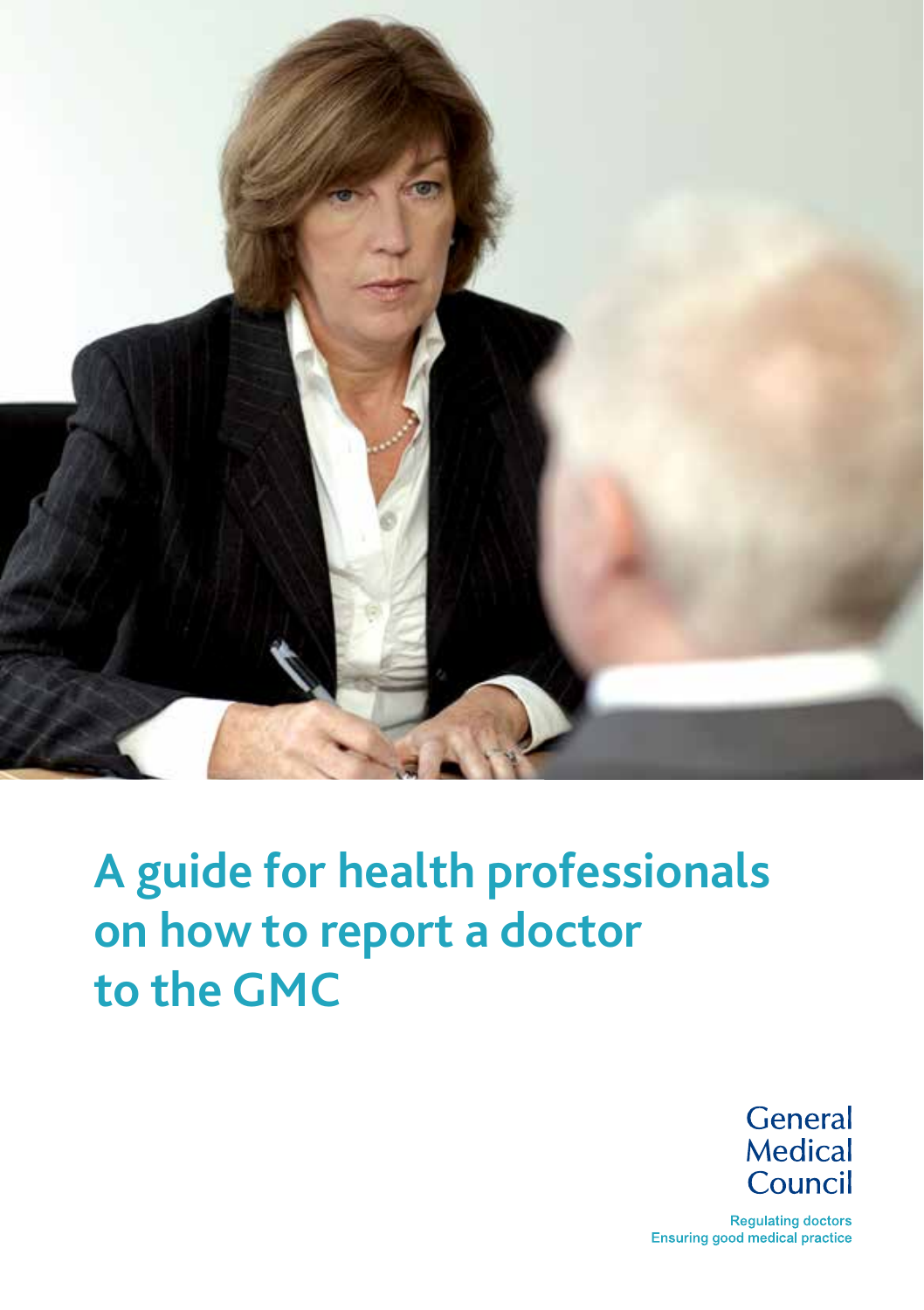This booklet gives doctors, medical directors, clinical governance managers and other health professionals advice on what action they should take if they have concerns about a doctor.

We provide separate guidance for patients who want to complain about a doctor, and for doctors who have been reported to the GMC.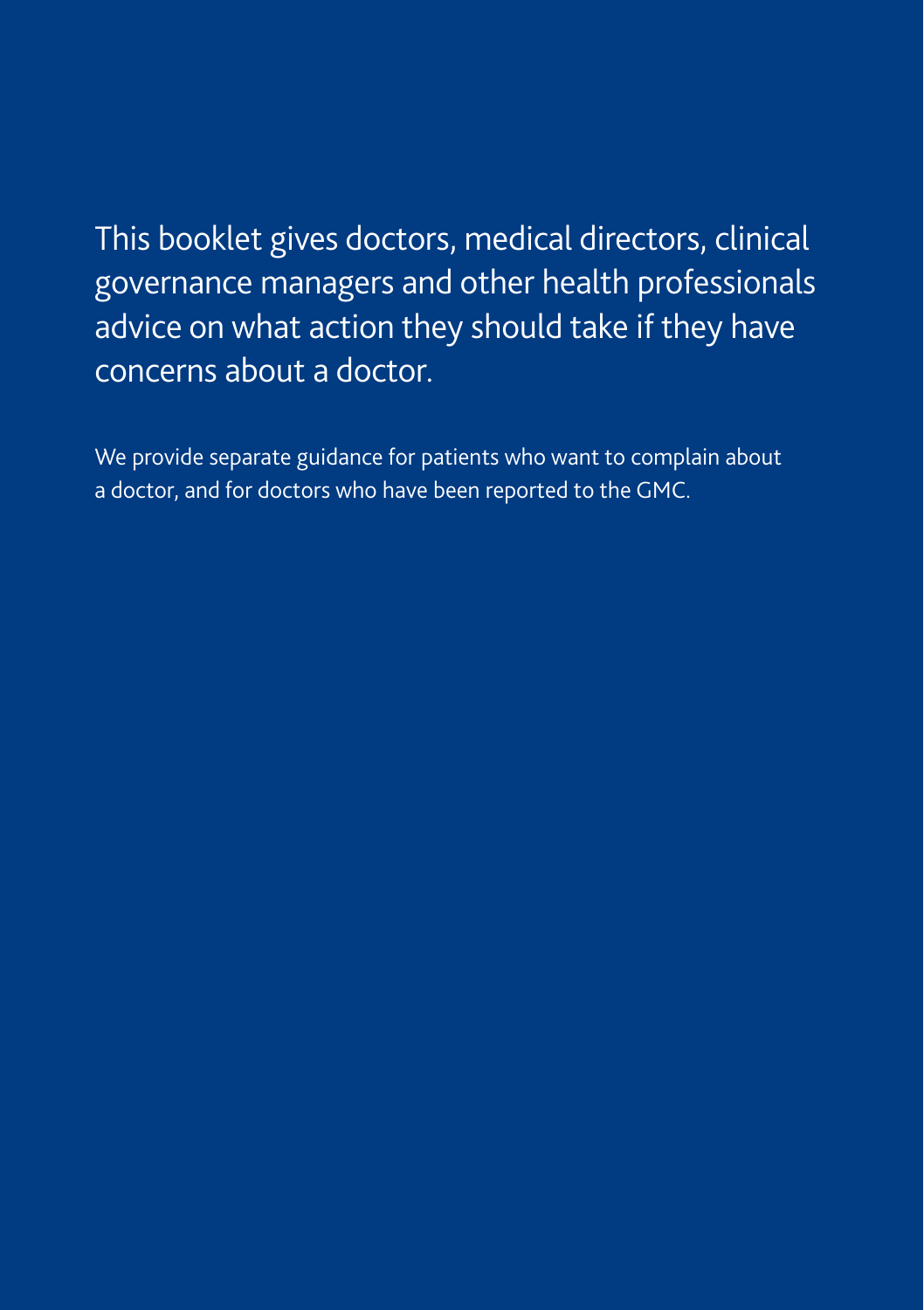## What is the GMC and what does it do?

Our role is to protect patients by making sure only those doctors with the right knowledge, skills and experience can practise medicine in the UK. We do this in several ways.

- By controlling entry to and maintaining the list of registered and licensed medical practitioners.
- By setting the standards for all stages of medical education and training and ensuring that those standards are met.
- By determining the principles and values that underpin good medical practice.
- By taking firm but fair action against doctors' registration where the standards of *Good medical practice* have not been met.

Any doctor wanting to practise medicine in the UK must, by law, be both registered and hold a licence to practise. Our fitness to practise powers extend to all registered doctors.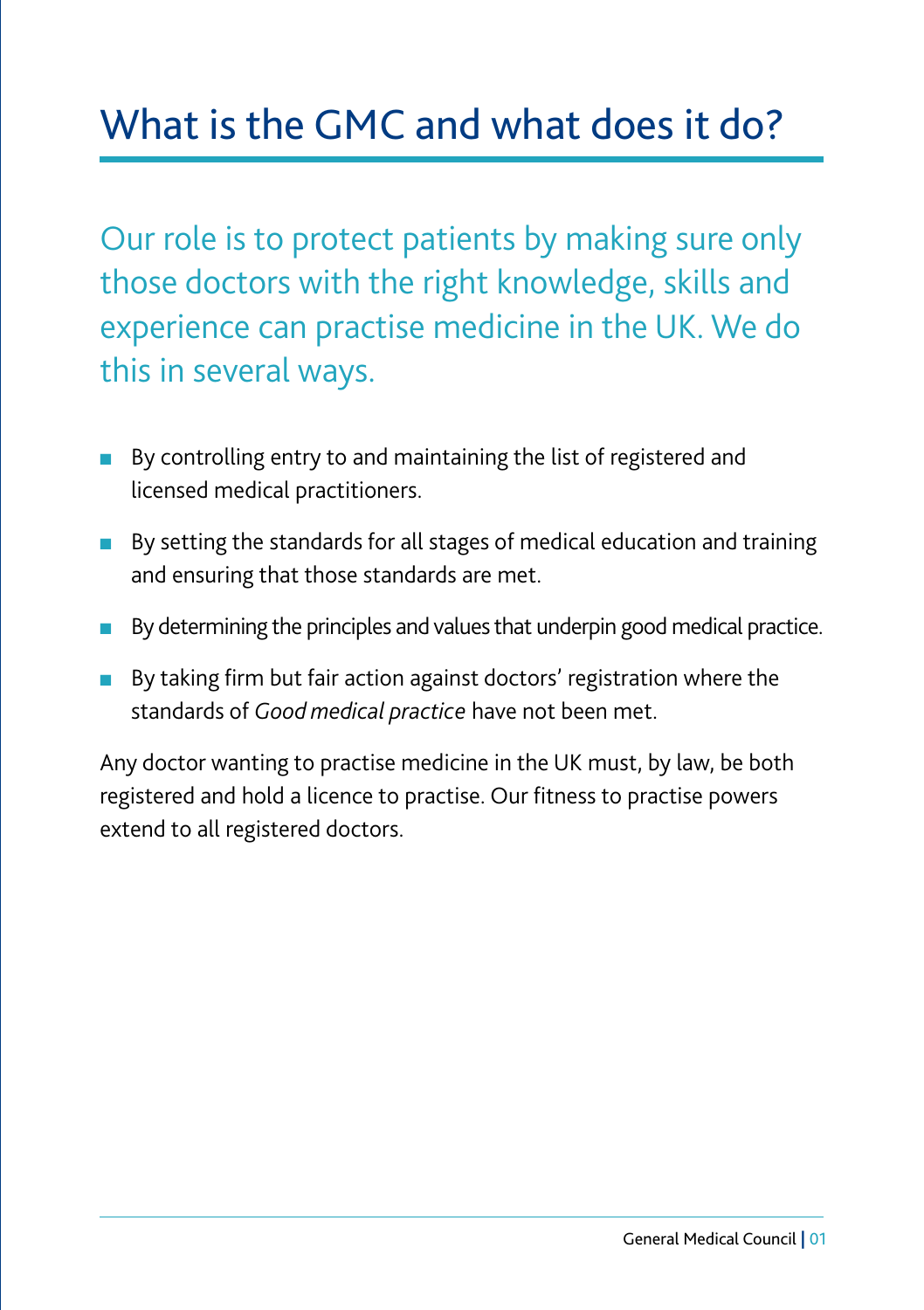#### **When can we take action?**

We can take action for a number of reasons:

- misconduct
- poor performance
- $\blacksquare$  a criminal conviction or caution in the UK or elsewhere for an offence that would be a criminal offence if committed in the UK
- physical or mental ill health
- a determination (decision) by a regulatory body, either in the UK or overseas
- lack of the necessary knowledge of the English language to be able to practise medicine safely in the UK.

If we believe that a doctor's fitness to practise may be impaired, we can refer the doctor to the Medical Practitioners Tribunal Service (MPTS) for a hearing.

The MPTS makes impartial decisions about doctors' fitness to practise. It is part of the GMC, but operationally separate and accountable directly to Parliament. If a doctor's fitness to practise is found to be impaired, the MPTS can suspend or remove them from the medical register or place conditions on their registration. The MPTS can also issue a warning to a doctor if their fitness to practise is not impaired but there has been a significant departure from the principles set out in our guidance, *Good medical practice*.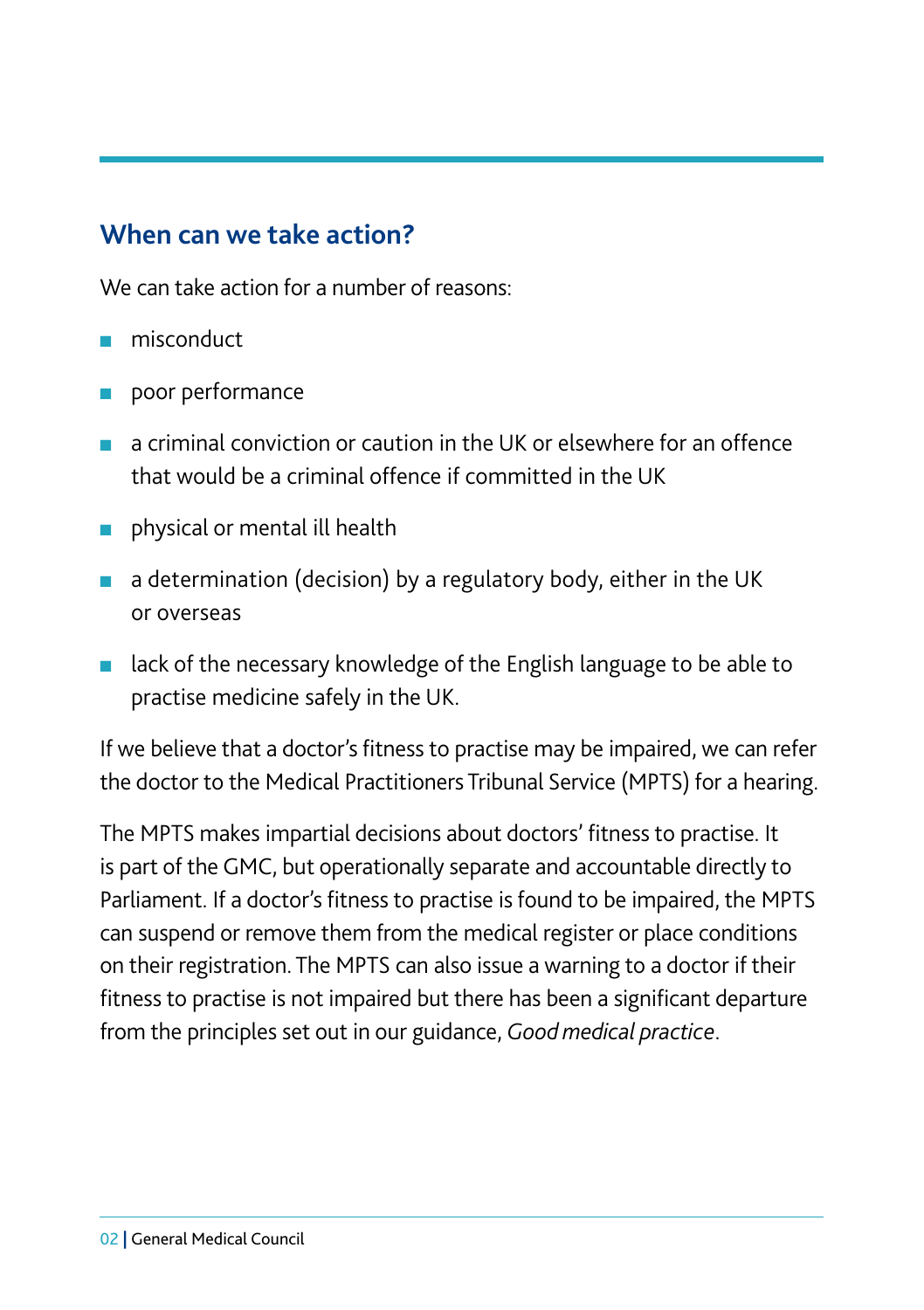Our role in registering doctors and our fitness to practise procedures are part of a wider system of healthcare regulation in the UK. We recommend that, whenever possible, patients take their concerns through local procedures before reporting a case to us.

Similarly, if a medical professional has concerns about one of their colleagues, we would normally expect them to deal with the problem at a local level first. We always consider carefully any concerns about a doctor that are brought to our attention. If we consider that it would be more appropriate for particular concerns to be considered locally, we refer the matter to the doctor's employer.

If we decide to investigate concerns further, we will also contact employers to find out whether there are any wider concerns about the doctor's fitness to practise. If you are not sure whether the GMC should be involved, please contact us on 0161 923 6602 and we will advise you.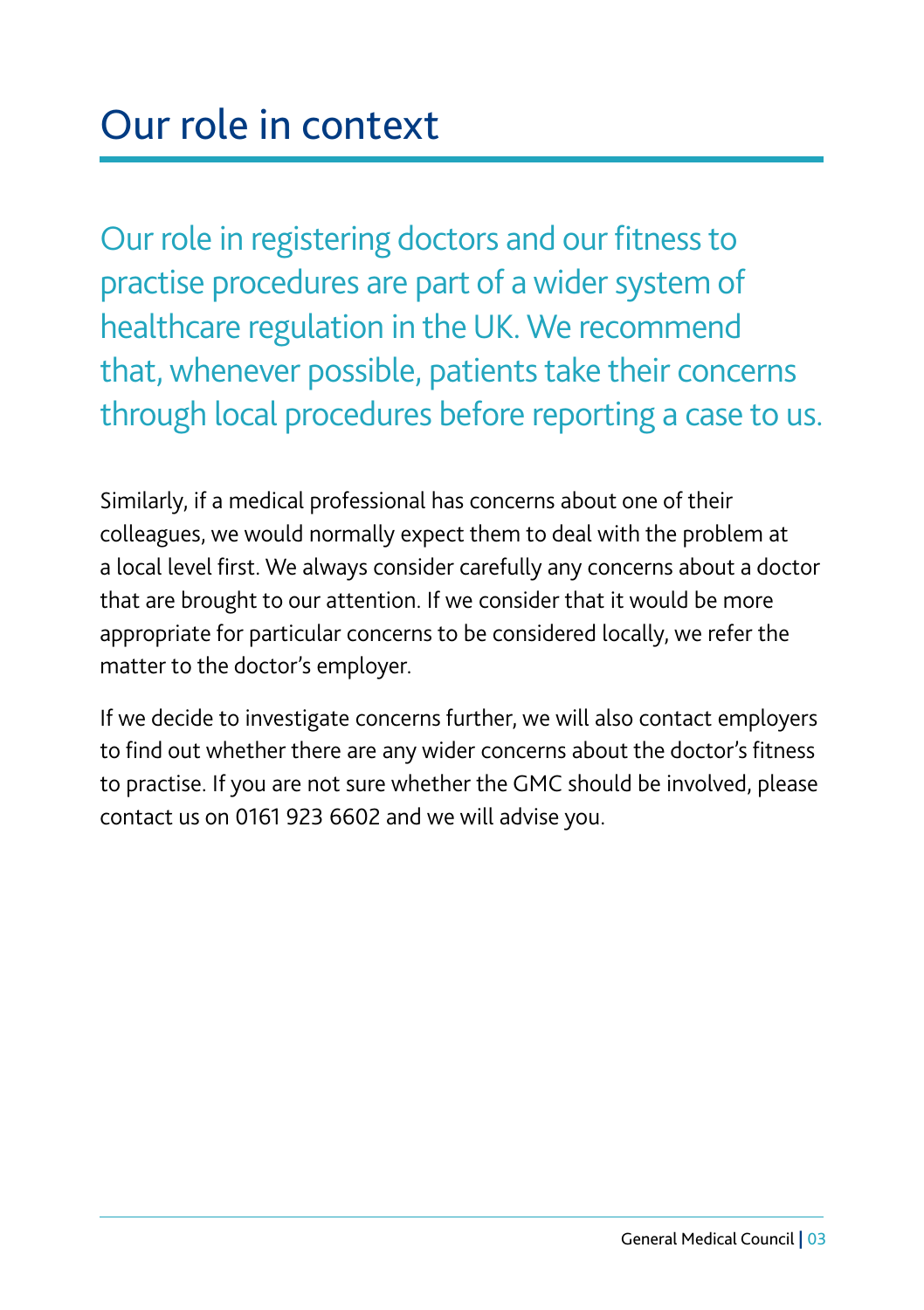Most concerns about doctors will be handled locally without involving the GMC. However, you should inform us if there is evidence that suggests the doctor may not be fit to practise.

In the past, we have taken action where a doctor has:

- made serious or repeated mistakes in diagnosing or treating a patient's condition
- not examined a patient properly or not responded to reasonable requests for treatment
- misused information about patients
- treated patients without their consent
- behaved dishonestly in financial matters, in dealing with patients, or in research
- made sexual advances towards a patient
- misused alcohol or drugs.

We consider every case carefully and on its own merits. If you believe a doctor's behaviour is, for whatever reason, putting patients or anyone else at risk of serious harm, you should let us know straight away.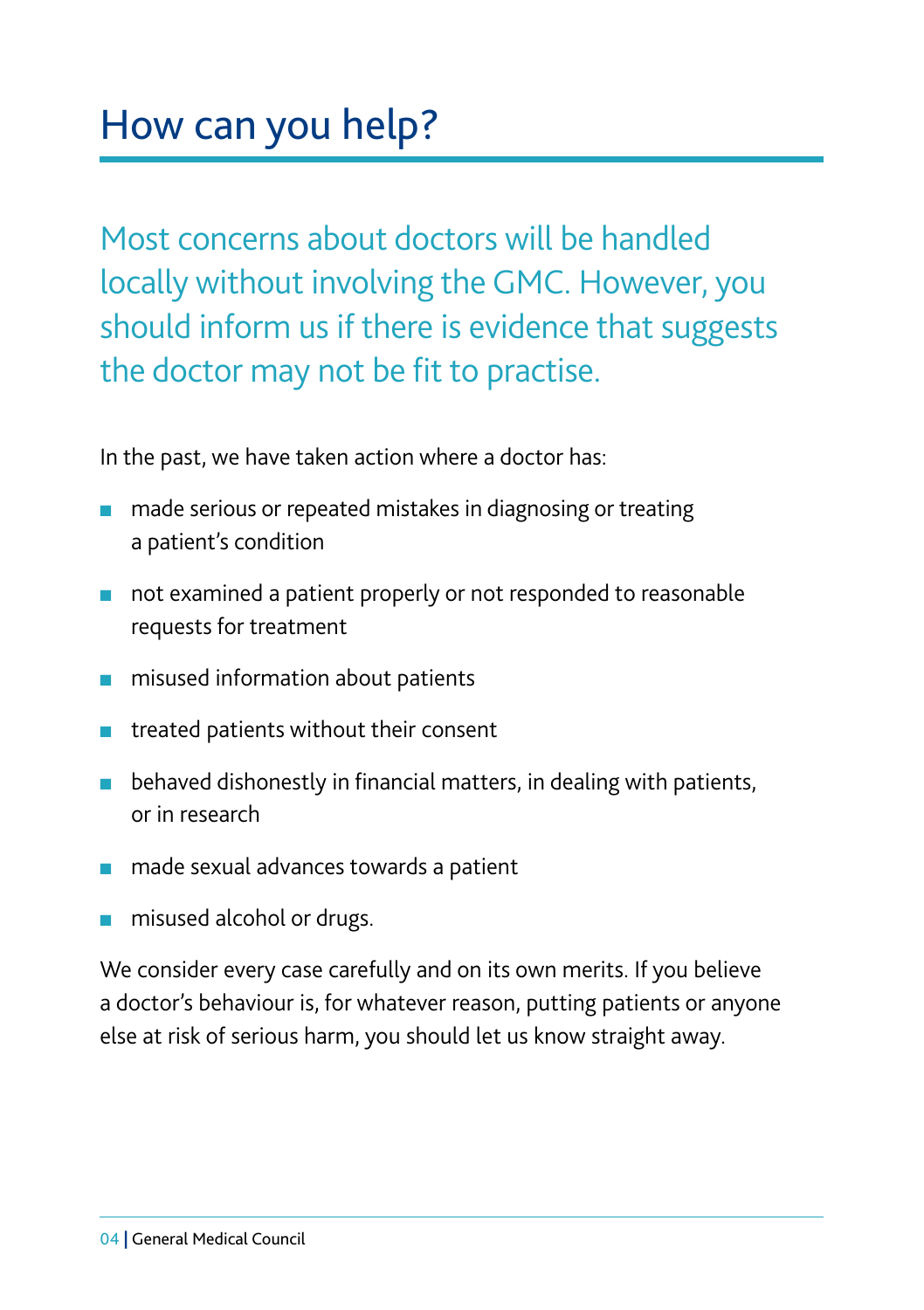#### **Reporting a doctor**

Before you report a doctor to us, you may wish to discuss your concerns with us. You can contact us by calling our helpline on 0161 923 6602 or by emailing **practise@gmc-uk.org**.

We can tell you if we are the right organisation to deal with the matters you have raised. If we are not the best place to start, we can advise you who else to contact. This may reduce delays and help to make sure that doctors who are not safe are dealt with quickly and effectively.

You may also wish to call our confidential helpline on 0161 923 6399, which is open 9 am–5 pm, Monday to Friday. The helpline is staffed by specially trained advisors and helps doctors to raise concerns or ask for advice if they do not feel able to do so locally.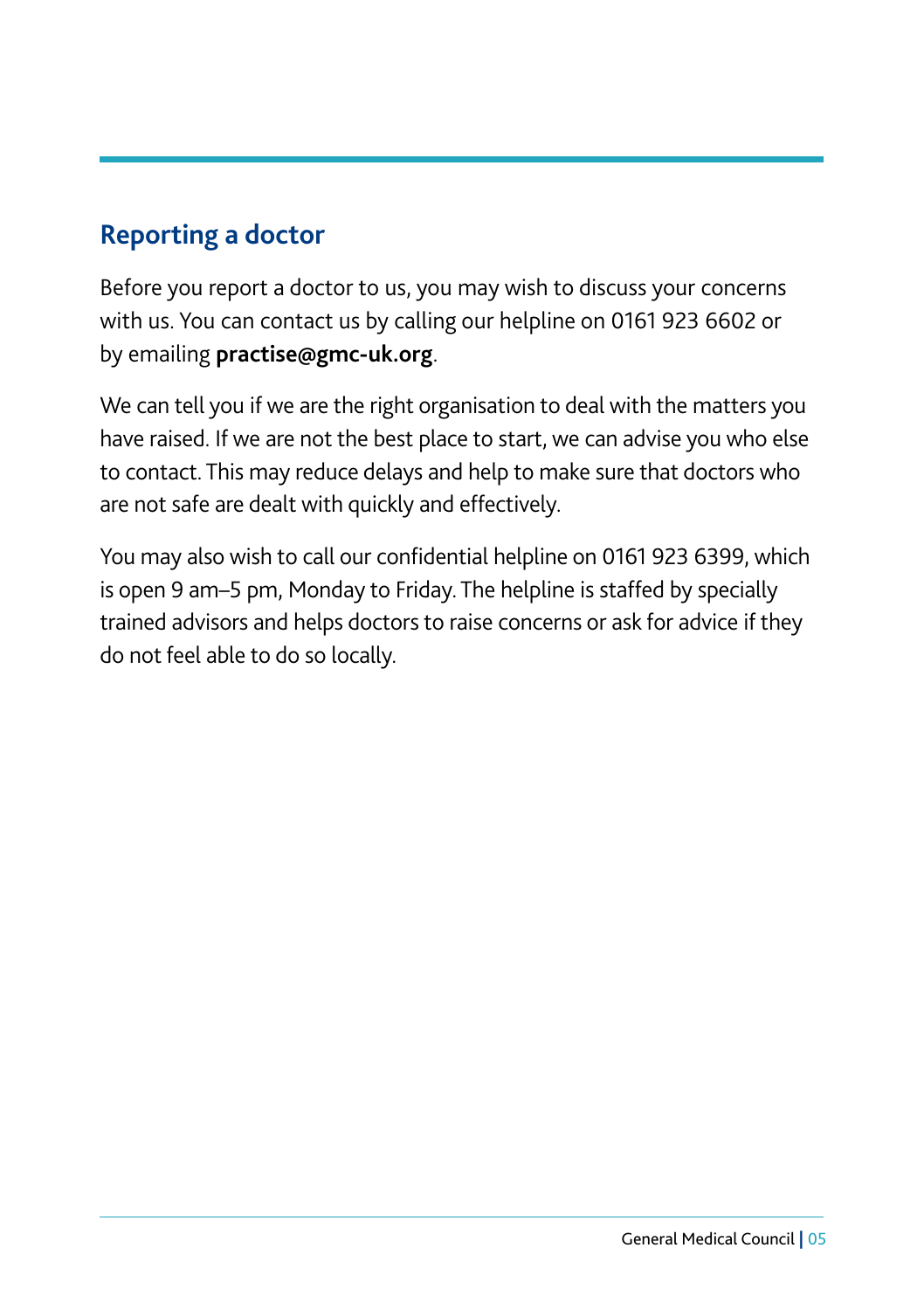## What will happen if you report a doctor to us?

Ideally we will need the following information in writing, so that we can begin an investigation:

- the doctor's full name and GMC reference number
- the doctor's address, or the address of the hospital or practice where they work
- a full account of the events that concern you, with dates if possible
- copies of any relevant papers and any other evidence you have
- details of any action that has already been taken locally in response to the concerns
- details of anyone else who will support the complaint.

If you are concerned that by providing information, you may be breaching patient confidentiality, you may wish to take advice from the GMC, your defence organisation or your union. If we decide to act on your concerns, we may ask you for permission to show the doctor your letter or statement. If the case proceeds to a formal hearing, you might be asked to attend as a witness. If you are, we will pay your expenses for attending the hearing.

#### **Time limits**

We do not normally investigate complaints about matters that took place more than five years previously, unless we consider that it is in the public interest to do so.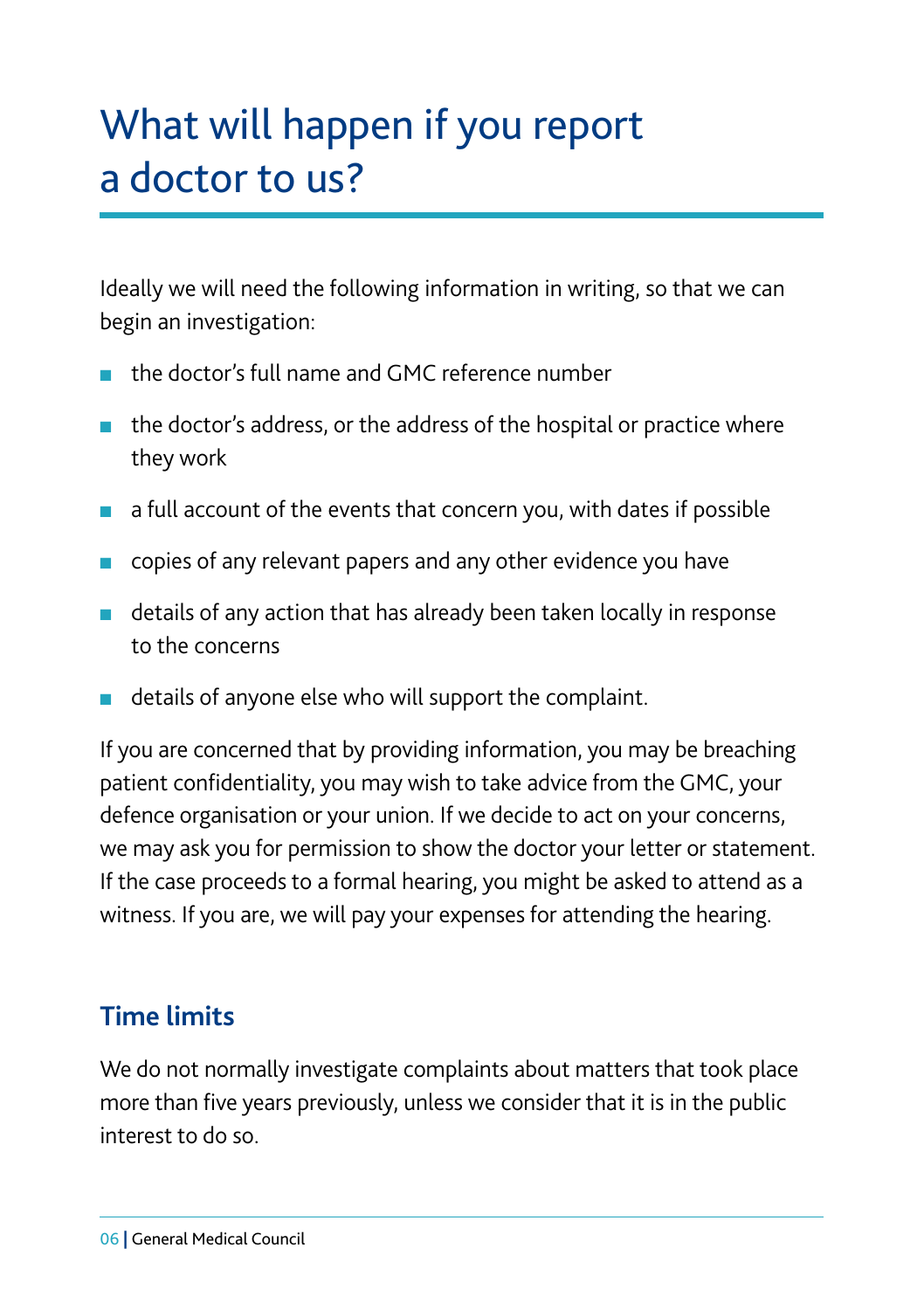#### **What we can't do**

Our legal powers let us take action if there is evidence that it is necessary to remove or restrict the doctor's right to practise. But there are instances when we cannot act. In particular, we can't:

- deal with concerns or complaints about nurses, pharmacists, dentists, opticians, hospital or practice managers or administrative staff, or anyone who is not a registered doctor (other healthcare professionals have their own regulatory bodies and complaints procedures)
- provide advice on standards of practice applicable to other healthcare professionals (the regulatory bodies for those professions will be able to help)
- arbitrate in practice or departmental disputes
- intervene in local disciplinary procedures
- provide advice to doctors whose employers are considering taking action against them (doctors in this position should consult their medical defence organisation or the British Medical Association)
- make a doctor apologise to a patient or professional colleague
- order a doctor to provide a patient with the treatment they want
- pay compensation to a patient or fine a doctor.

Our procedures are explained in full in our factsheet *The GMC's fitness to practise procedures*, which can be downloaded from our website at **www.gmc-uk.org/concerns**.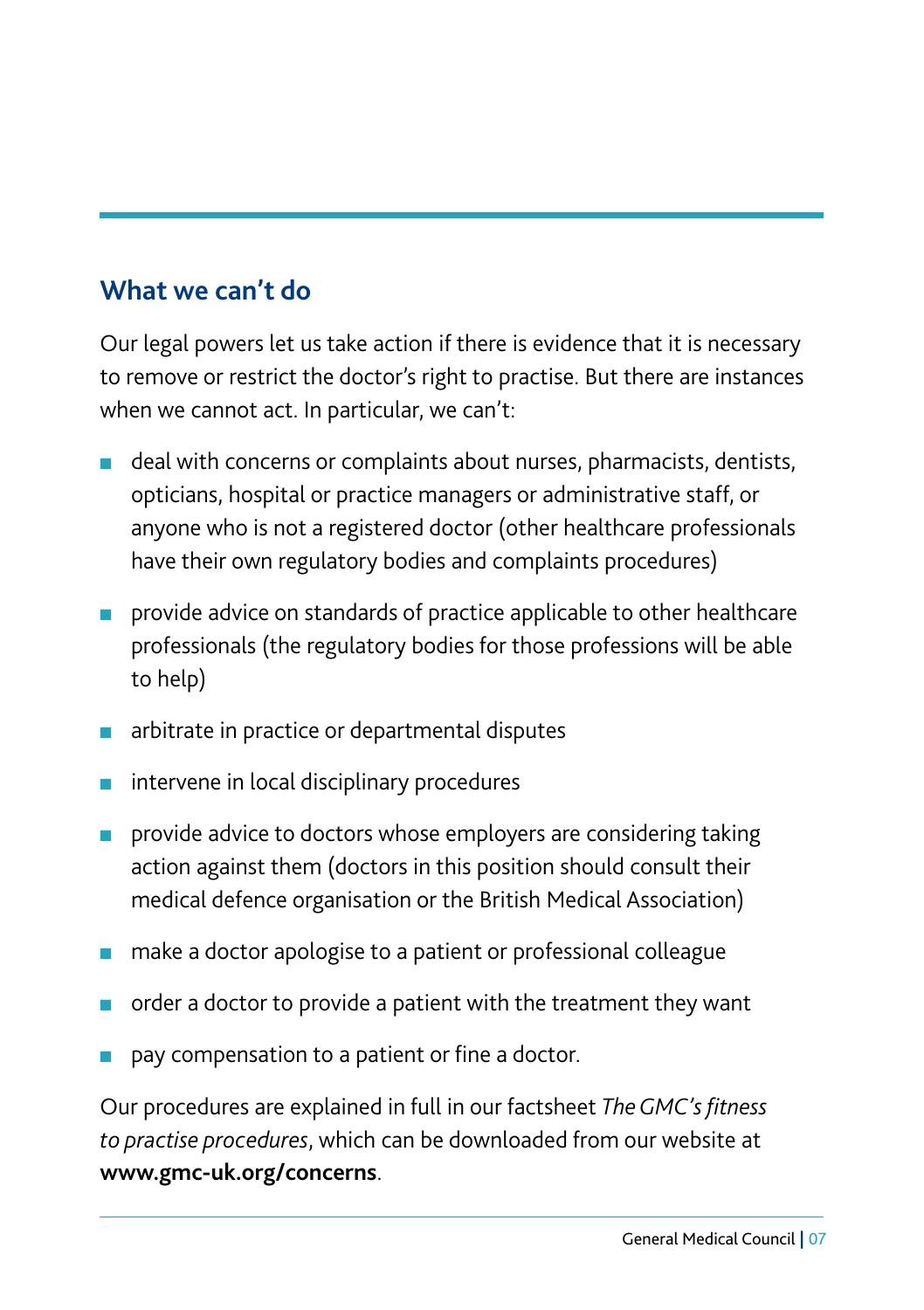#### **Advice for healthcare organisations**

The National Clinical Assessment Service (NCAS) can advise healthcare organisations on:

- the handling of concerns
- the professional performance of individual doctors
- effective local systems for handling poor performance.

It will also carry out assessments of doctors if there are concerns about poor professional performance but patient safety is not considered to be at sufficient risk to call into question the doctor's fitness to practise without restriction.

#### **NCAS (England)**

Area 1C, Skipton House, 80 London Road, London SE1 6LH Telephone: 020 7972 2999

NCAS also has offices in Wales and Northern Ireland. For contact details, see **www.ncas.npsa.nhs.uk**. Health professionals in Scotland should speak to their health board's medical director about any concerns.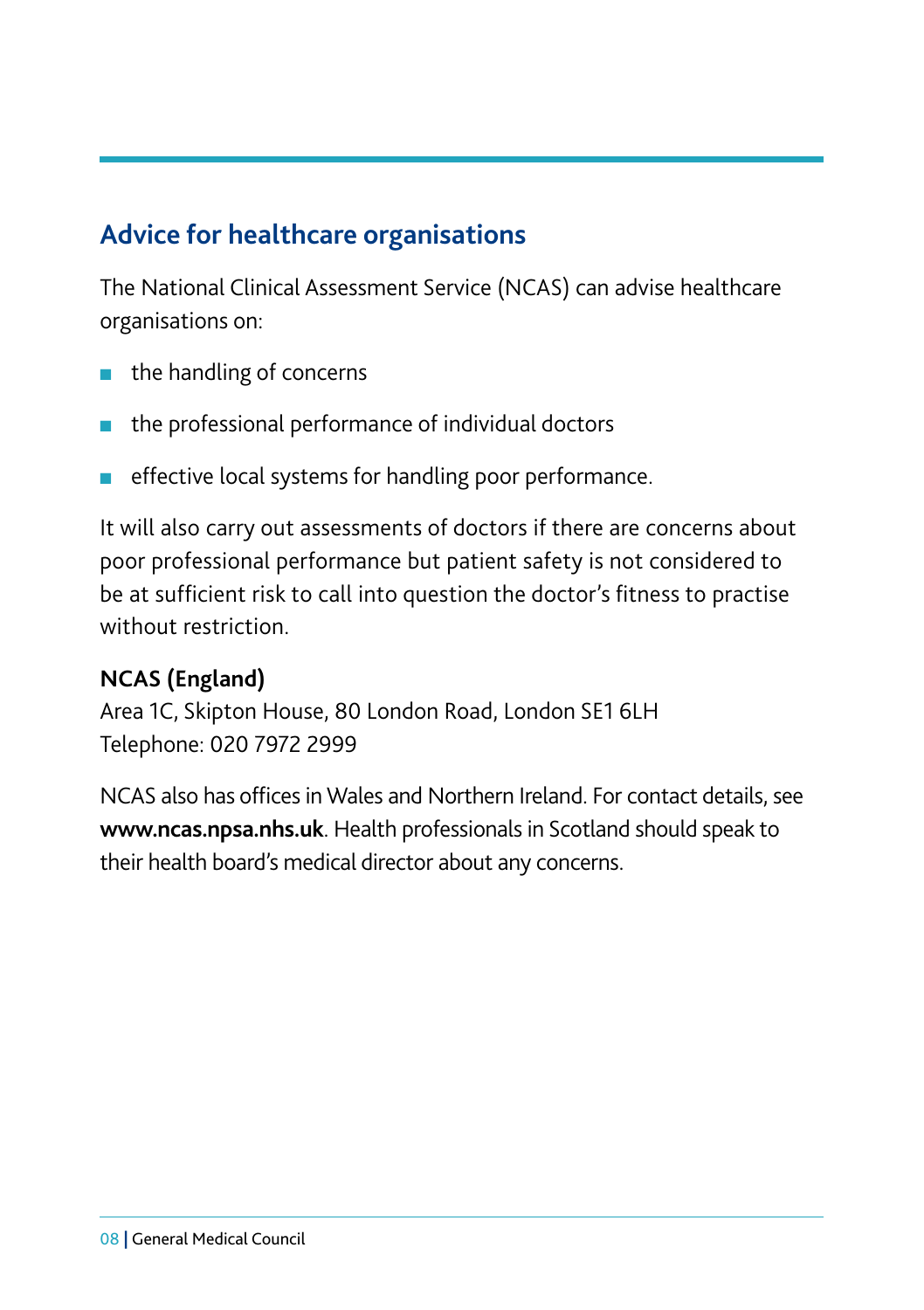#### **Other GMC publications**

You can find the following publications on our website at **www.gmc-uk.org/publications**.

- *A quide for doctors reported to the GMC*
- *How to complain about a doctor*
- *Raising and acting on concerns about patient safety*

We also have a range of factsheets at **www.gmc-uk.org/concerns**.

- *The GMC's fitness to practise procedures*
- *Warnings*
- *Health assessments*
- *Undertakings*
- *Investigating concerns*

You can also find information about performance assessments on our website at **www.gmc-uk.org/performance\_assessments**.